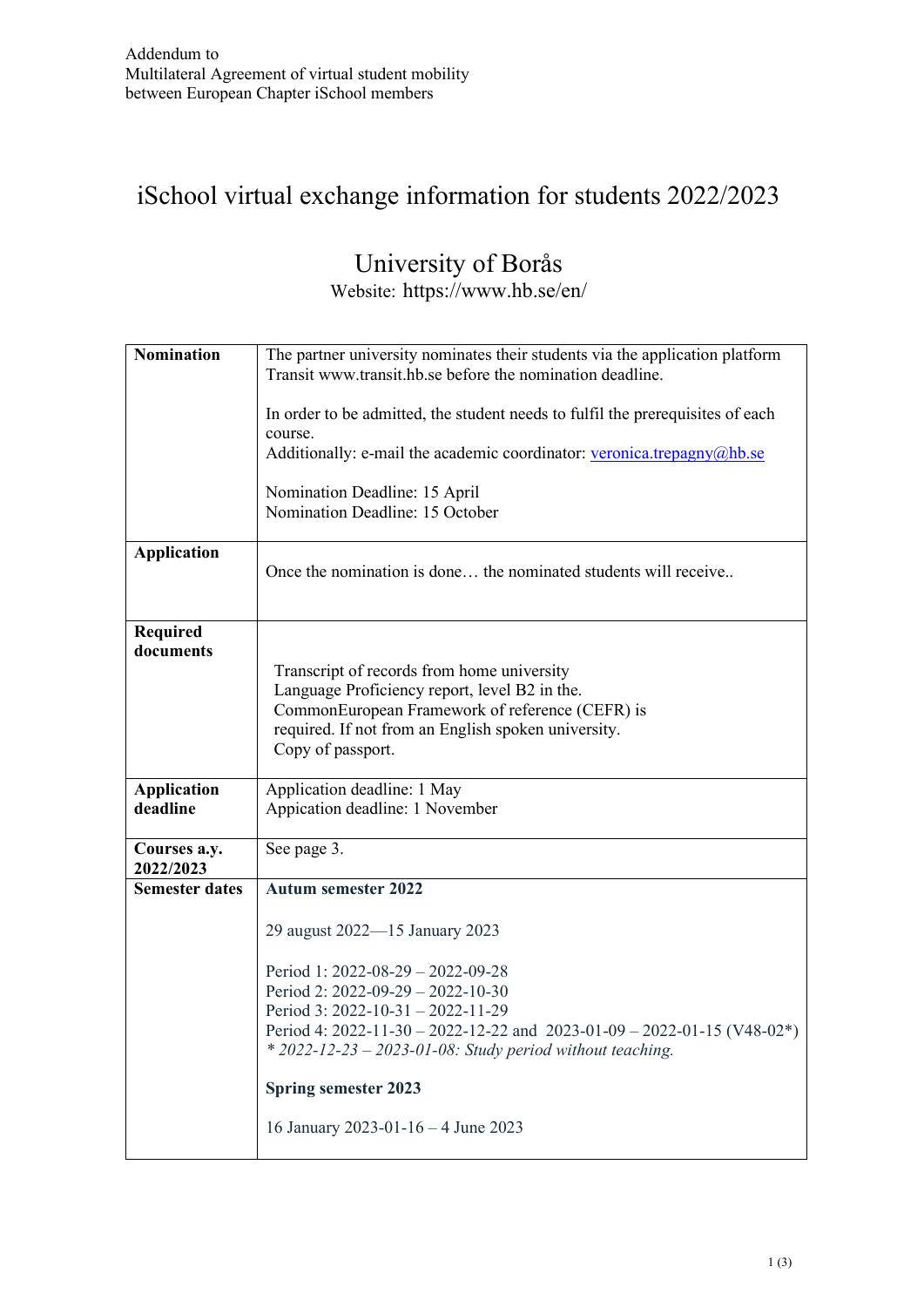|                            | Period 1: 2023-01-16 - 2023-02-16 (V3-7)<br>Period 2: 2023-02-17 - 2023-03-22<br>Period 3: 2023-03-23 - 2023-04-27<br>Period 4: 2023-04-28 - 2023-06-04                                                                               |
|----------------------------|---------------------------------------------------------------------------------------------------------------------------------------------------------------------------------------------------------------------------------------|
| <b>Admission</b><br>letter | Notification of selection results                                                                                                                                                                                                     |
| Contact                    | Questions regarding nominations and applications: camilla.calrsson@hb.se<br>Academic questions: veronica.trepagny@hb.se<br>More information:<br>https://www.hb.se/en/the-swedish-school-of-library-and-information-science-<br>sslis/ |

## **Number of full-time credits per academic year (if ECTS is not applicable)** 60 ECTS

### **Language requirements (EU self-assessment grid/IELTS/TOEFL)**

Proficiency in English equivalent to: IELTS (academic training), 6.5 (with no part of the test below 5.5) or TOEFL (Internet based): 90 (with a minimum of 20 on the written part) or TOEFL (paper based): 575 (with a minimum of 4.5 on the written part) For further information about English language proficiency requirements, please view: [http://www.hb.se/en/International](http://www.hb.se/en/International-student/Application-and-Admission/Admission-Process/English-language-proficiency)[student/Application-and-Admission/Admission-Process/English-language-proficiency](http://www.hb.se/en/International-student/Application-and-Admission/Admission-Process/English-language-proficiency)

#### **Grading system**

Course grading scale: A-F Occasionally: Fail or Pass (U-G) on assignments/seminars

#### **Special needs support available: Yes/No (describe)**

The University of Borås has the infrastructure to welcome students and staff with disabilities. For more information see www.hb.se/en/Current-Student/Support/Student-Services/Disabilities/ The sending institution must specify if any of the students is in need of special learning support and, if so, the type of support that is needed, e.g. sign language interpreter, notetaking assistance or other pedagogical support. The sending institution will bear the cost for the support and the institutions should have an agreement of the needed support before the nomination is